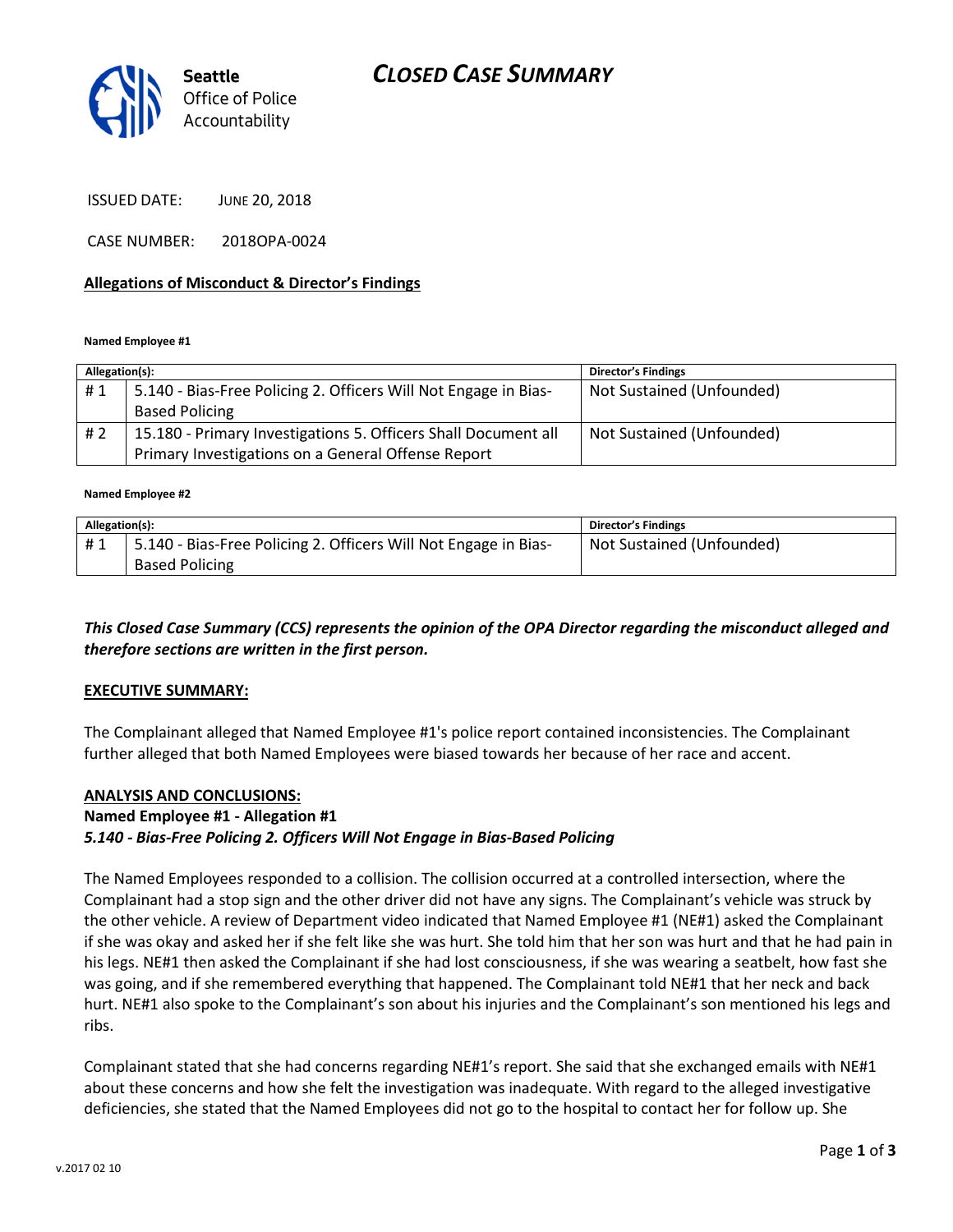

# Office of Police Accountability

# CLOSE CASE SUMMARY

OPA CASE NUMBER: 2018OPA-0024

further contended that NE#1's report contained inaccurate information concerning the deployment of her airbags and included incorrect insurance information for her.

The Complainant stated that she felt that the Named Employees conducted an inadequate investigation into this incident because of her Hispanic descent and her accent.

SPD policy prohibits biased policing, which it defines as "the different treatment of any person by officers motivated by any characteristic of protected classes under state, federal, and local laws as well other discernible personal characteristics of an individual." (SPD Policy 5.140.) This includes different treatment based on the race of the subject. (See id.)

From my review of the record, I do not find any evidence indicating that the Named Employees engaged in biased policing. The questions they asked of the Complainant were appropriate and those that any reasonable officer would have asked in similar circumstances. Moreover, while I find that NE#1's investigation was substantially adequate, he did make several errors in his reporting. However, those errors were timely corrected and a supplemental report was generated. NE#1 was responsive to the Complainant when she sent him emails concerning this matter and even told her how she could contest the citation that she was issued.

For these reasons, and given the absence of any indication of biased policing on the part of NE#1, I recommend that this allegation be Not Sustained – Unfounded as against him.

## Recommended Finding: Not Sustained (Unfounded)

# Named Employee #1 - Allegation #2

15.180 - Primary Investigations 5. Officers Shall Document all Primary Investigations on a General Offense Report

SPD Policy 15.180-POL-5 requires that officers document all primary investigations on a General Offense Report. The policy further states that such reports must be "complete, thorough and accurate." (SPD Policy 15.180-POL-5.) While NE#1 properly generated a General Offense Report, the Complainant contended that this report was not complete, thorough, and accurate.

As a general matter, I find that NE#1's General Offense Report complied with policy. While there were some errors in the report, he corrected those errors when they were flagged by the Complainant. This is reflected both in their email exchanges and in the supplemental report that he generated.

I further note that, at the time of the incident, NE#1 was a student officer. Thus, such mistakes from him were understandable, if not expected.

For these reasons, I find that NE#1's conduct and report were substantially consistent with policy. As such, I recommend that this allegation be Not Sustained – Unfounded.

## Recommended Finding: Not Sustained (Unfounded)